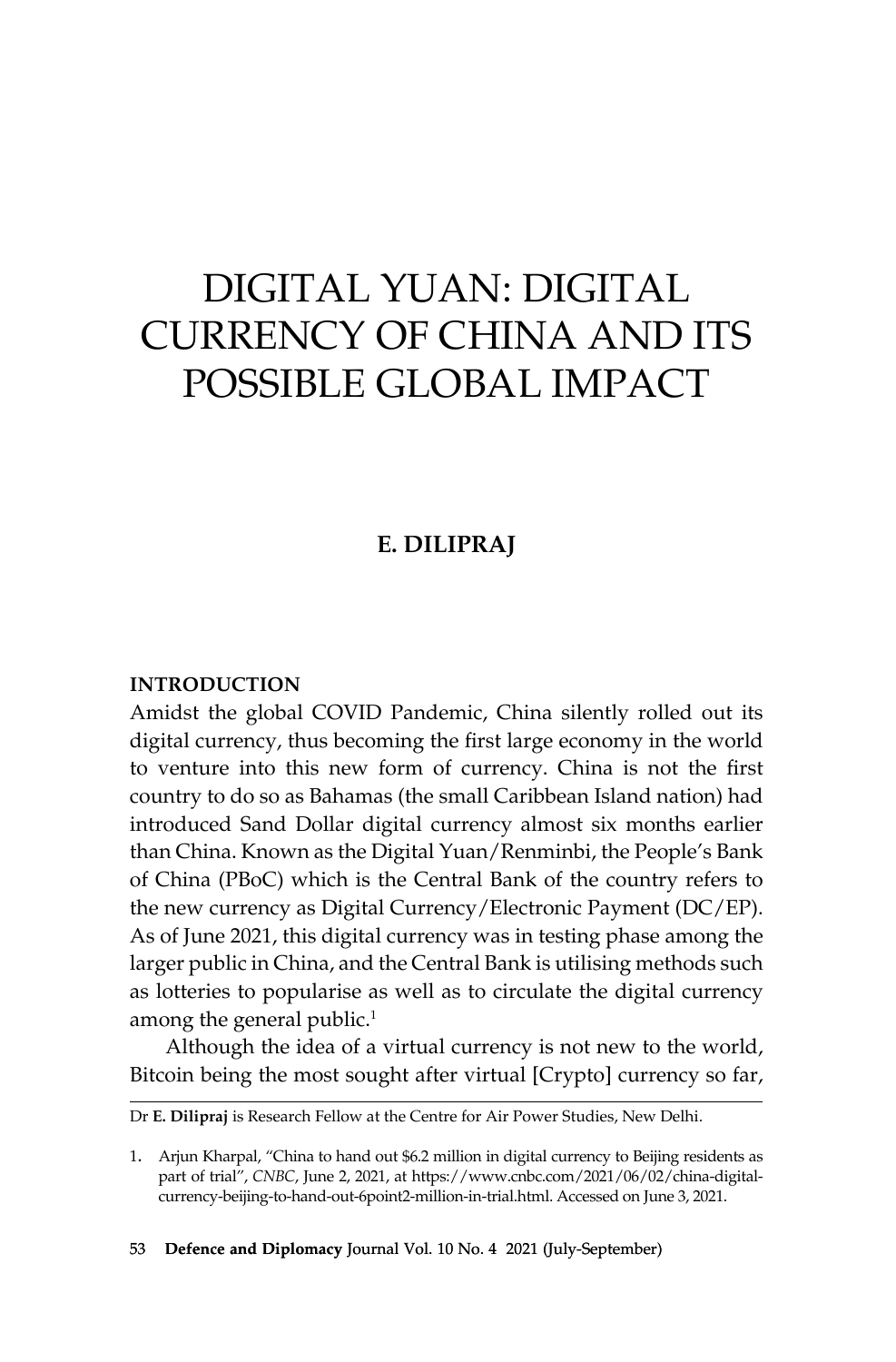countries around the world have been largely apprehensive about adapting this form of virtual currencies. However, China broke the ice and officially started distributing its digital currency in par 1:1 with its fiat currency. Although an article in *MIT Technology Review* of June 23, 2017 highlighted the issue, $2$  the knowledge about testing of such a digital currency became public when reports emerged of a large-scale pilot test conducted in May 2020 in the cities of Shenzhen, Suzhou, Chengdu and Xiong'an, where part of salaries to government workers were transferred in the form of the new digital currency and the government had tied up with designated merchants to facilitate transactions using the currency.3

The PBoC's plan was not to create a new cryptocurrency, such as Bitcoin or Facebook's Diem project (formerly known as Libra project), but to partially digitise China's existing monetary base, or cash in circulation, leaving the other parts of the money supply such as deposits held in bank accounts, and balances held by payment apps such as WeChat and Alipay untouched in their current format. Also, retail banks and fintech companies would continue to manage customer deposits in the same way, but the new digital currency could provide a neater way for banks to settle payments with each other, rather than through the existing clearing system. By rolling out its digital currency, China wants to create a centralised controlled digital economic ecosystem and thus establish itself as the pioneer nation in the field.

This paper would thus delve deeper into China's new digital currency to understand the technical aspects of it as well as to explore its prospective impact at the global level.

### **Technical Characteristics of DC/EP**

While digital currencies are not a new concept, the major difference between the popular cryptocurrencies, such as Bitcoin, Ether and

<sup>2.</sup> Will Knight, "China's Central Bank Has Begun Cautiously Testing a Digital Currency", *MIT Technology Review*, June 23, 2017, at https://www.technologyreview. com/2017/06/23/105752/chinas-central-bank-has-begun-cautiously-testing-adigital-currency/. Accessed on June 3, 2021.

<sup>3.</sup> Jonathan Cheng, "China Rolls Out Pilot Test of Digital Currency", *The Wall Street Journal*, April 20, 2020, at https://www.wsj.com/articles/china-rolls-out-pilot-test-ofdigital-currency-11587385339. Accessed on June 3, 2021.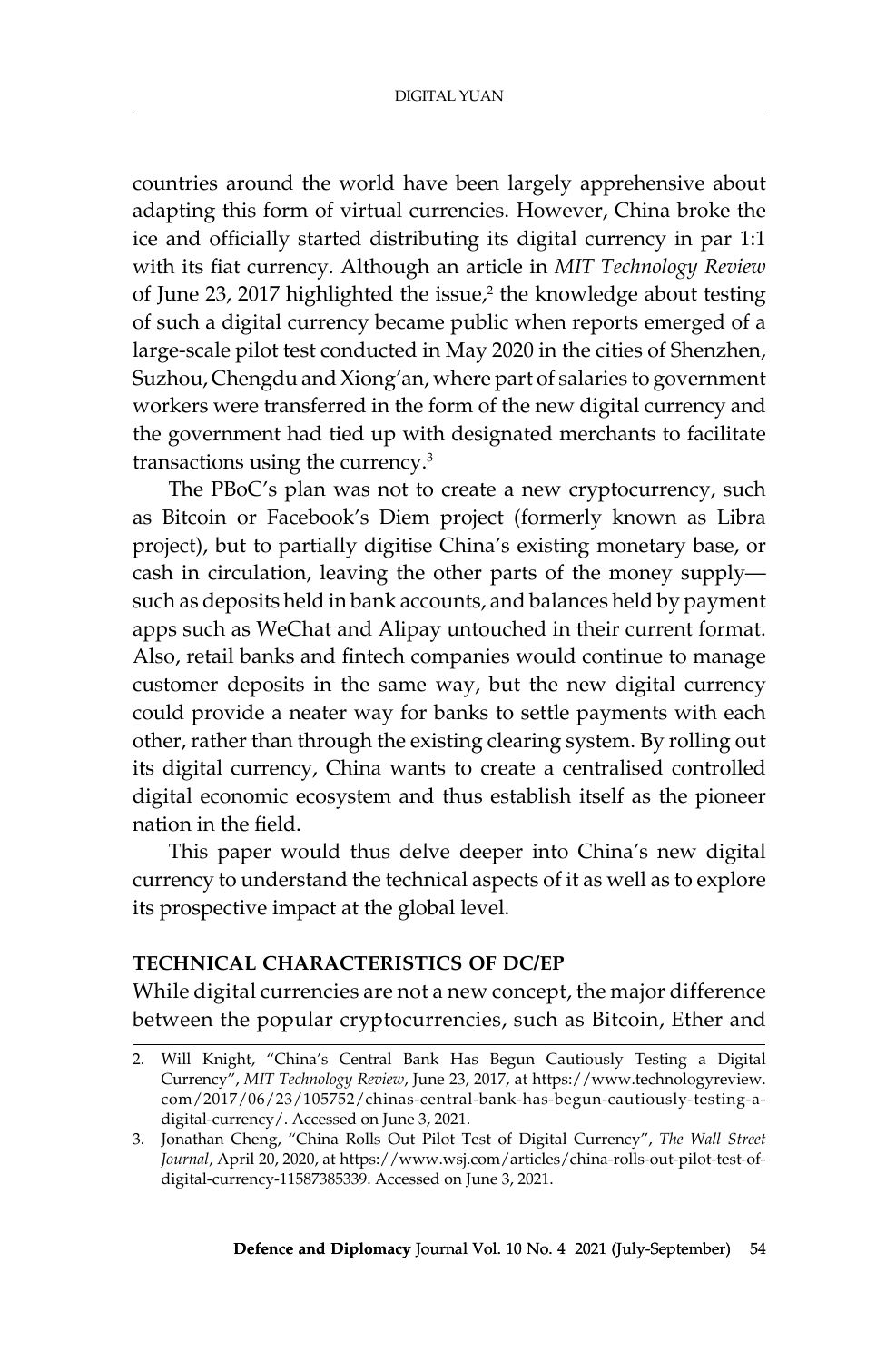the recently rolled out DC/EP of China is that the former operate in a decentralised pattern based on Blockchain technology and the latter is Centralised controlled. The DC/EP is designed to function in a distributed architecture but with a Centralised control which is very much in line with the country's overall policy of central authority. The business framework of the currency circulation is designed to be in a two-tiered system as depicted in Fig. 1, where the Central Bank remains the nodal agency and the other commercial banks take the second tier of the system before reaching the users. Both the Central Bank and Commercial banks have specific assigned roles and responsibilities in order to maintain this twotiered business framework, whereas the users' role is limited to logging into the digital wallet and deposit/withdraw the currency in its digital form.<sup>4</sup>



**Figure 1: System and Business Framework of DC/EP**

<sup>4.</sup> Yao Qian, "Technical Aspects of CBDC in a Two-Tiered System", Paper presented in the 2nd Focus Group Digital Fiat Currency Meeting of ITU, July 18, 2018, USA, at https://www.itu.int/en/ITU-T/Workshops-and-Seminars/20180718/Documents/ Yao%20Qian.pdf. Accessed on June 9, 2021.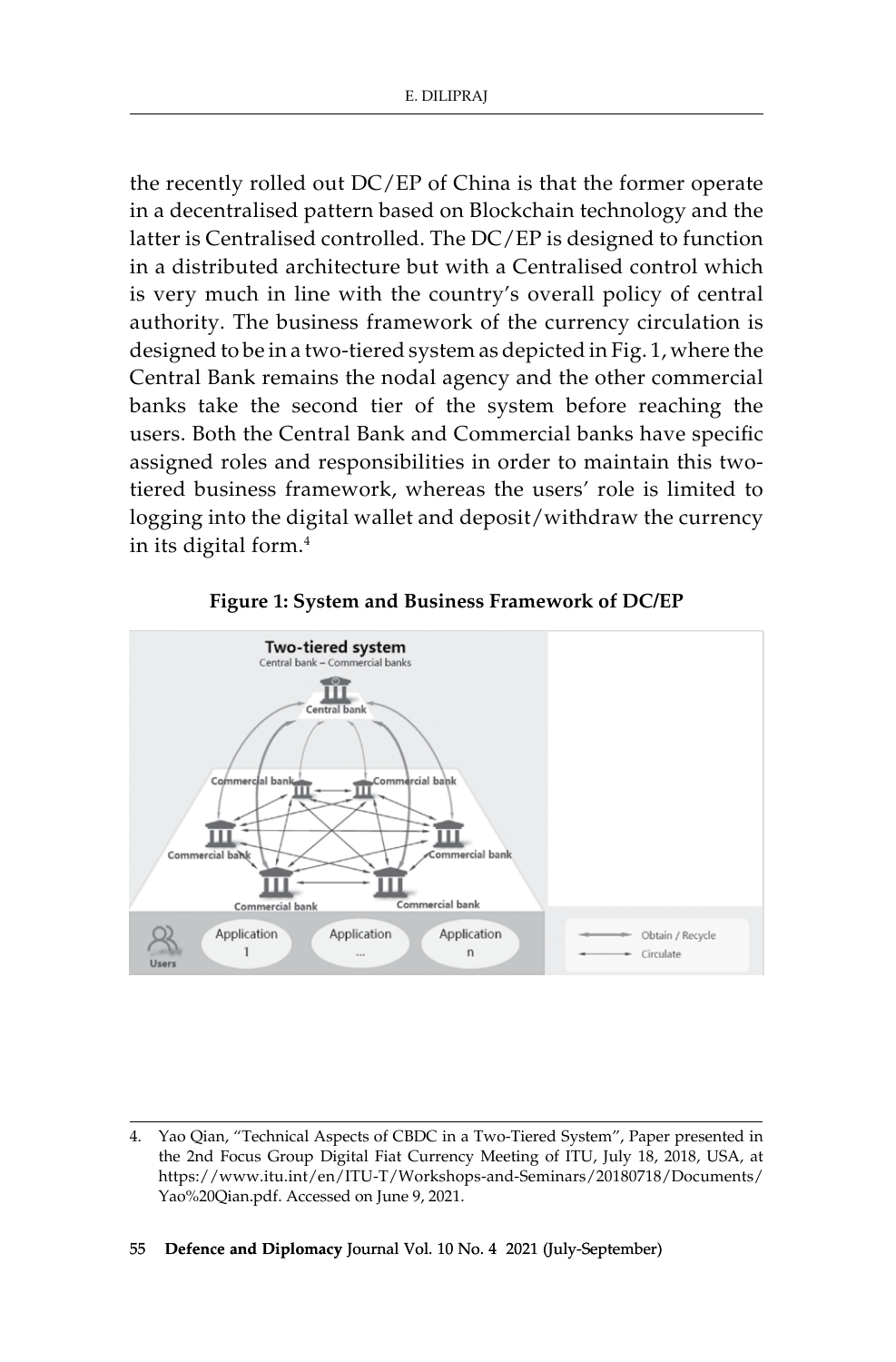| <b>Business framework</b> |               |                   |                                                                                                                                        |                 |                                                                                  |  |  |  |  |  |  |
|---------------------------|---------------|-------------------|----------------------------------------------------------------------------------------------------------------------------------------|-----------------|----------------------------------------------------------------------------------|--|--|--|--|--|--|
|                           | Issue         |                   | Circulate                                                                                                                              | <b>Retrieve</b> | <b>Manage &amp; Control</b>                                                      |  |  |  |  |  |  |
| Central<br>bank           | $\rightarrow$ | Issue<br>Register | Ownership<br>Liquidity mgt<br>verification<br>Transfer<br>Error response<br>registration<br>Emergency<br>Authorization mgt<br>response | Retrieve        | AML<br>Risk mgt<br>Audit<br>Data<br>Inter-<br>Security<br>analysis<br>connection |  |  |  |  |  |  |
| Commercia<br>I bank       | s.            | Obtain            | Deposit &<br>Wallet<br>withdrawal<br>Payment<br>Operation<br>Error response<br>User mgt                                                | Recycle         | Data analysis<br>Risk mgt<br><b>KYC</b><br>Security                              |  |  |  |  |  |  |
| <b>End users</b>          | $\rightarrow$ |                   | Deposit &<br>Log in<br>withdraw<br>Wallet<br>Pay                                                                                       |                 |                                                                                  |  |  |  |  |  |  |

*Source:* Yao Qian, "Technical Aspects of CBDC in a Two-Tiered System", Paper presented in the 2nd Focus Group Digital Fiat Currency Meeting of ITU, July 18, 2018, USA, at https:// www.itu.int/en/ITU-T/Workshops-and-Seminars/20180718/Documents/Yao%20Qian. pdf. Accessed on June 9, 2021.

Also, the development of this digital currency is built with the concept of Controlled Anonymity where a user has voluntary anonymity at front-end but Real-identity would be visible at backend, as depicted in Fig. 2. This simply means that all transactions of every user are linked with their real identity and thus under constant monitoring by the Central authority.

**Figure 2: Financial Trading Info**

|                     |                      | <b>Financial trading info</b> |                      | <b>Derivative</b> |              |                                          |  |
|---------------------|----------------------|-------------------------------|----------------------|-------------------|--------------|------------------------------------------|--|
|                     | <b>Identity info</b> | Trading<br>elements           | Trading<br>scenarios | info              | Info access  |                                          |  |
| <b>Central bank</b> |                      |                               |                      |                   | All clients  |                                          |  |
| <b>Counterparty</b> | $\circ$              |                               |                      | $\circ$           | Counterparty |                                          |  |
| <b>Agents</b>       | $\circ$              |                               |                      |                   | Own clients  | • Accessible info<br>o Inaccessible info |  |
| Commercial bank     |                      | $\circ$                       | $\circ$              |                   | Own clients  | · Partially accessible info              |  |

*Source:* Yao Qian, "Technical Aspects of CBDC in a Two-Tiered System", Paper presented in the 2nd Focus Group Digital Fiat Currency Meeting of ITU, July 18, 2018, USA, at https:// www.itu.int/en/ITU-T/Workshops-and-Seminars/20180718/Documents/Yao%20Qian. pdf. Accessed on June 9, 2021.

Therefore, although from the user's perspective it may seem to be a Privacy rich setting as they are allowed to use Pseudo names for transactions, the Central bank will have complete oversight on all aspects of the currency movement thus ensuring Central control over the new digital currency.

#### **Cryptocurrencies vs. DC/EP**

The term "Cryptocurrency" usually refers to digital currencies, such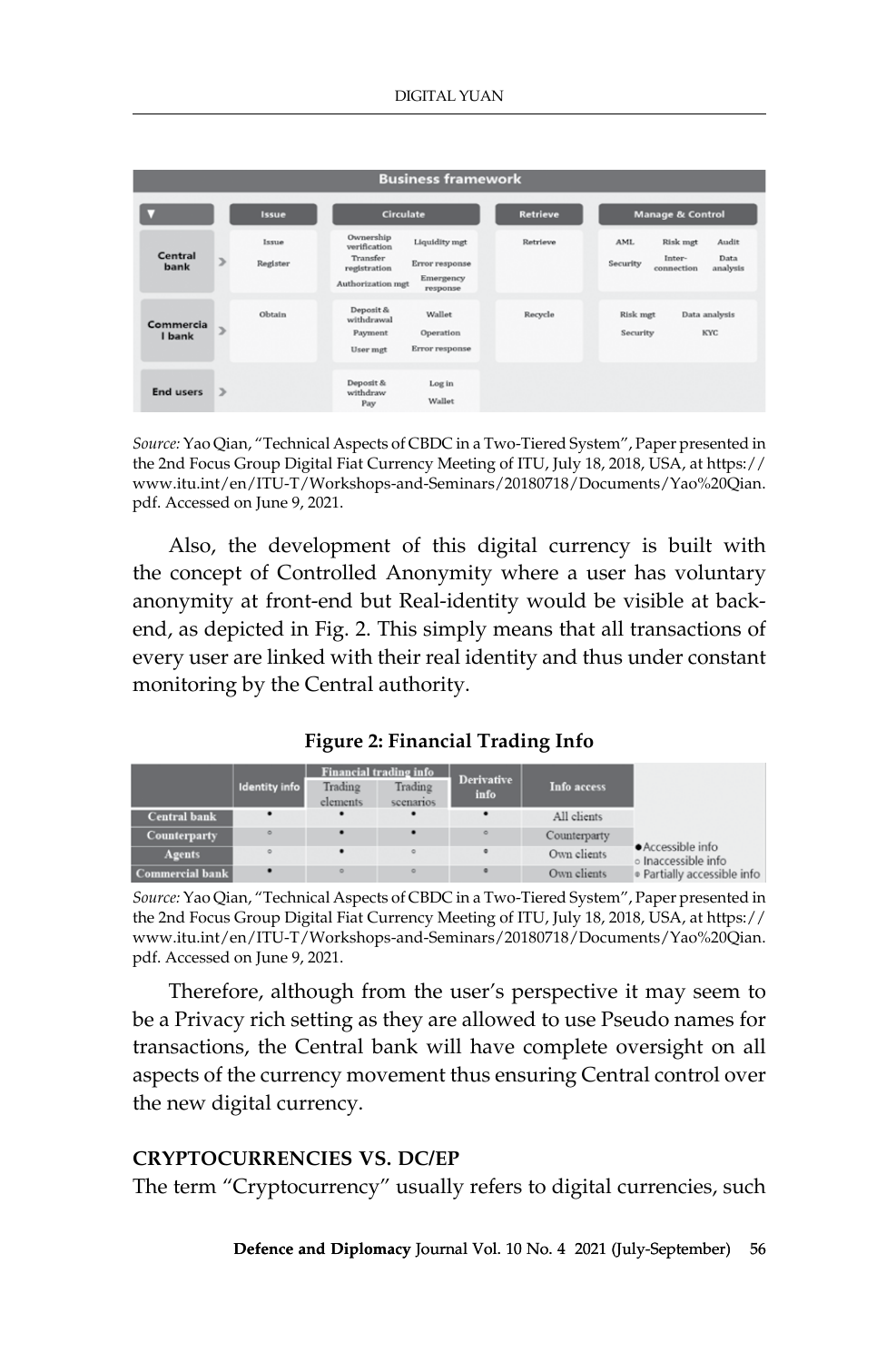as Bitcoin that are implemented with Distributed Ledger technology (refer to Fig. 3), such as Blockchain, and more importantly, not controlled by a central entity. In that sense, the Digital Yuan does not qualify as a cryptocurrency as it is centrally controlled (refer to Fig. 3) and its transactions may or may not be encrypted at the backend. This is the reason why China has not addressed its new virtual currency as cryptocurrency and refers to it only as Digital Currency.

## **Figure 3: Difference between Centralised Ledger and Distributed Ledger Transaction Model of Digital and Cryptocurrencies**



The second major difference is the valuation of the currency. Unlike the cryptocurrencies, such as Bitcoin whose values are highly unstable, DC/EP has price stability as it is valued at par 1:1 with its physical fiat currency. Therefore, this saves the currency from unstable currency market fluctuations and helps maintain a stable value in parity with its physical fiat currency.

Another major difference is the aspect of currency backing. Bitcoin cryptocurrency is not backed by any specific currency or precious metal and its valuation is purely based on speculative interests. However, the Facebook's Diem cryptocurrency is reported to be backed by a basket of currencies including the US Dollar, Euro, etc.5 Therefore, compared to these, China's digital currency will be purely Renminbi-backed. This would allow the Chinese Government

<sup>5.</sup> Yang, "Diem will increase dollar liquidity and the euro will become relatively uncompetitive", December 7, 2020, at https://mengyanyang.medium.com/diemwill-increase-dollar-liquidity-and-the-euro-will-become-relatively-uncompetitiveb5d01ed95e15. Accessed on June 12, 2021.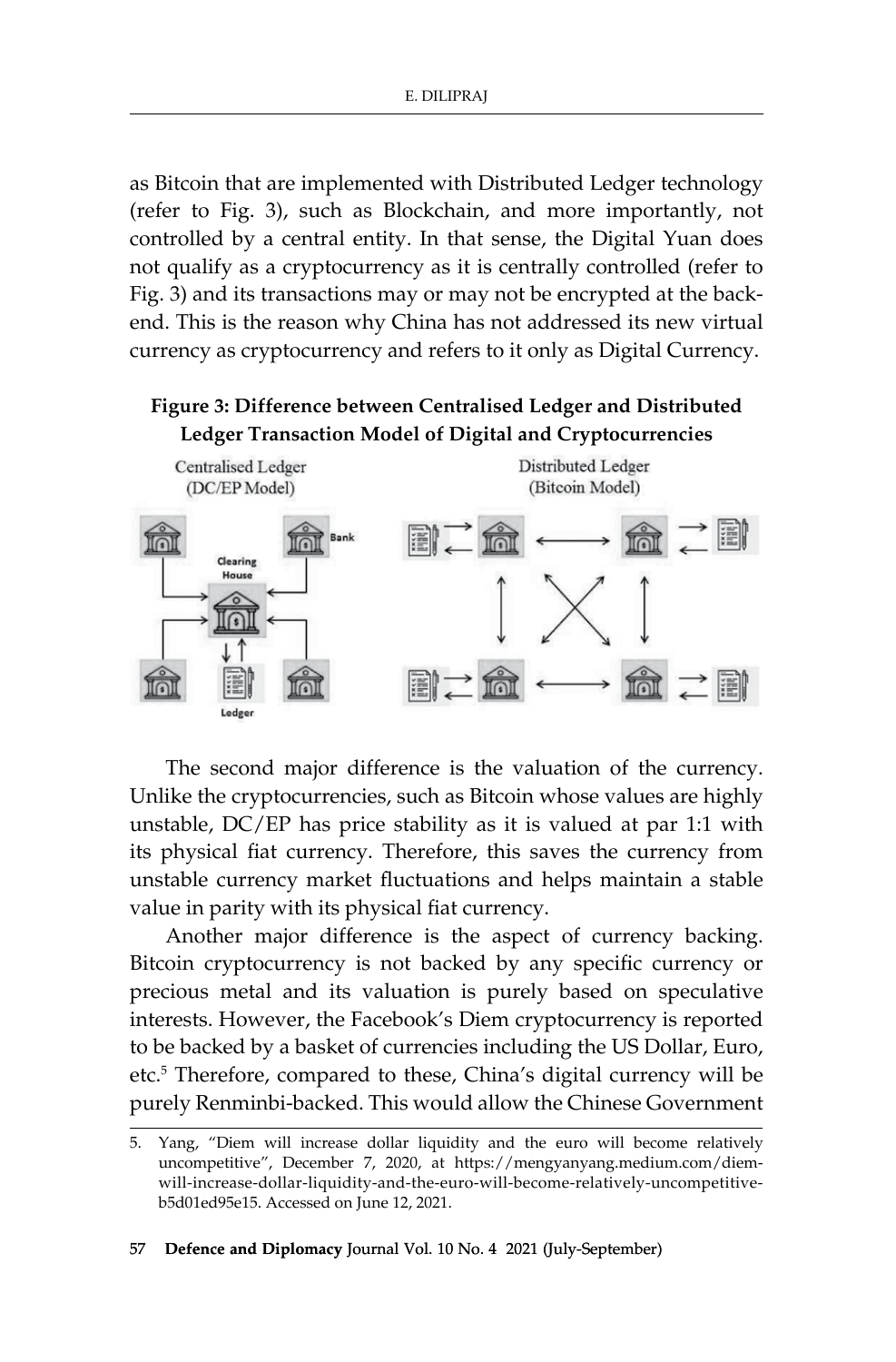to completely control and monitor the movement and usage of their digital currency within as well as outside their physical borders and also maintain a stable market value for the currency.

Considering these stated major differences, it can be said that the Chinese digital currency cannot become a direct competitor to cryptocurrencies, such as Bitcoin, Diem and Ether. Also, the Chinese government is yet to take more policy decisions on issues such as "to whom is it available; the degree of anonymity; whether there will be peer-to-peer transferability or whether all transactions will go through the central bank; the degree to which the digital currency replaces physical cash; and the limits placed on its issuance."<sup>6</sup> The availability of this digital currency to international users would potentially happen only around 2025. Additionally, the possibility of utilising this digital currency by international users as an investment/ trading option would be revealed only after the Chinese Government completes its initial trails and takes their policy decisions. Hence, the cryptocurrency investment/trading market would remain undeterred till such decisions are announced by China.

## **Why China Needs a Digital Currency?**

Digitalisation has become the motto of the 21st century and hence, it is a natural evolutionary process for adoption of digital currencies. Besides this, China has its own compulsions which require the country to adapt to digital currency in order to maintain fiscal growth and development.

## *Domestic Compulsions*

As the country with the largest population, it is becoming increasingly difficult for the centrally controlled Chinese Government to monitor and track all the physical currency existing in their economy. A centrally controlled digital currency would enable the government to track all transactions and help curb tax evasion, money laundering, corruption, illegal gambling and even terror financing, besides enabling the government to effectively implement Direct Benefit Transfers to the digital wallets of the target citizens.

<sup>6.</sup> Chris Devonshire-Ellis and Dorcas Wong, "When Can I Buy, Use and Trade China's Digital Yuan?", *China Briefing*, May 12, 2021, at https://www.china-briefing.com/ news/when-can-i-buy-use-and-trade-chinas-digital-yuan/. Accessed on June 13, 2021.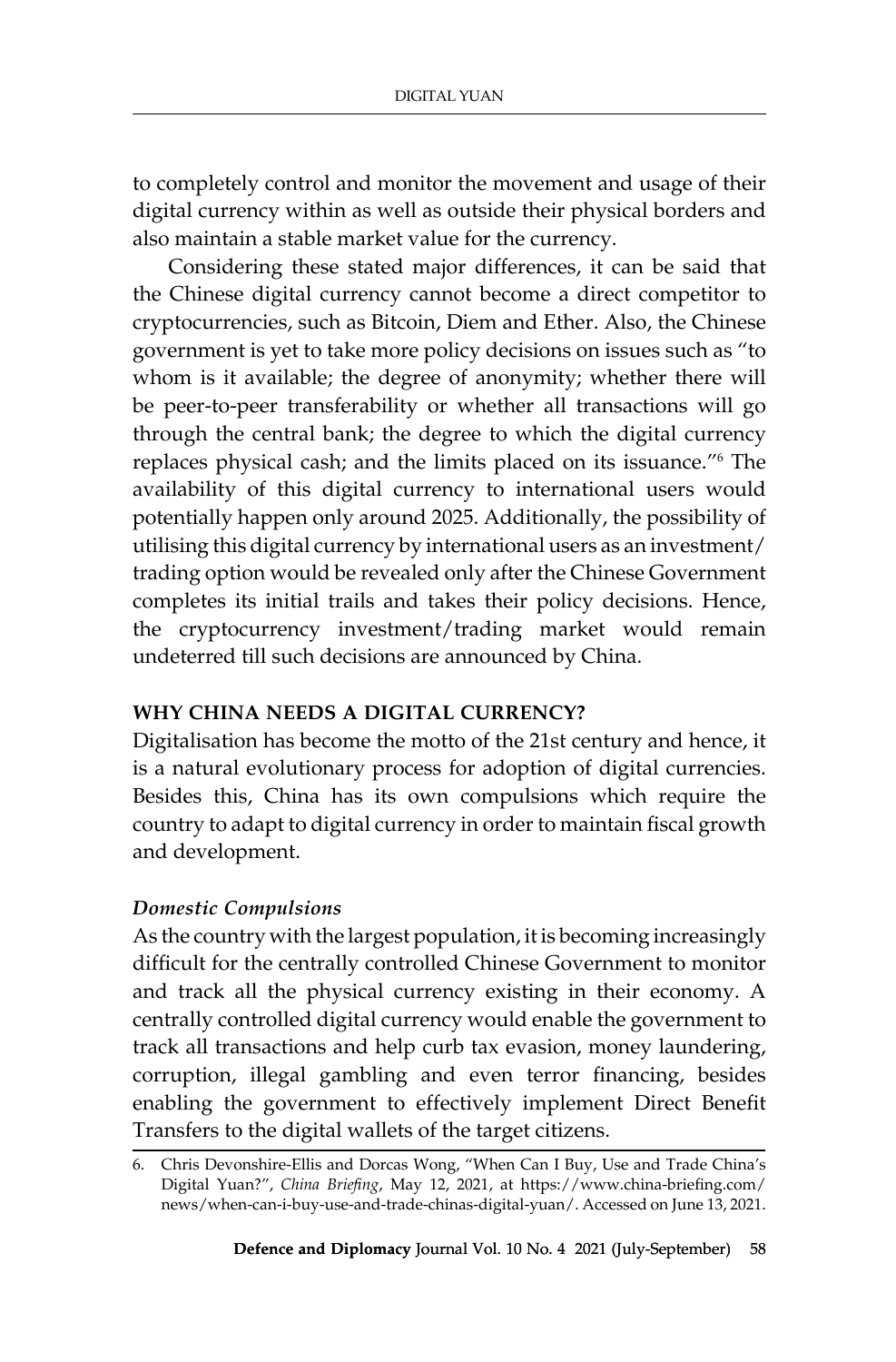Beyond this, the effect of replacing cash in the longer term could be used to improve the efficiency of transactions across the financial system within the country and even outside, if required. Moreover, in the current scenario, the handling charges of paper money eats up 1 to 2 per cent of the country's GDP. Therefore, considering the humongous GDP of China which is currently at \$16.64 trillion<sup>7</sup> and growing, the country is hoping to save 1 to 2 per cent of it in the future for other development purposes by turning towards digital currency.

#### *International Compulsions*

One of the major motivations for China to undertake any fiscal revolutions at the international level is with the intention of dedollarisation. China has long contested with the US to dethrone the dollar as the global currency and place its currency on the throne. Currently, the US dollar remains unchallenged as the supreme currency of the global economy with 59.4 per cent of all foreign exchange reserves in the world against a miniscule 2.45 per cent share of Chinese Renminbi.<sup>8</sup> However, China is the country with the largest Foreign Exchange reserves with the total value of \$3.21401 trillion<sup>9</sup> and the major share of this amount is in US dollars. Therefore, in a way, Chinese stockpiling of US dollars as foreign reserves is one of the main reasons that the US dollar still remains in top position as the global foreign reserve currency. By this virtue, China holds the key for American dollar supremacy in physical currency environment. However, in the digital world order of the 21st century, China wishes to dominate the global currency market with its digital currency and dethrone the dollar.

The China-Russia nexus in the attempt to challenge the US unipolar regime is widely known, and these two countries also collude in the de-dollarisation efforts. For instance, the use of US dollar in China-Russia transactions has declined from 90 per cent

<sup>7</sup>*. World Economic Outlook Database*, International Monetary Fund, April 2021.

<sup>8.</sup> "Currency composition of official Foreign Exchange Reserves", IMF Data, June 30, 2021, at https://data.imf.org/?sk=E6A5F467-C14B-4AA8-9F6D-5A09EC4E62A4. Accessed on July 2, 2021.

<sup>9.</sup> "Official reserve assets (2021)", China State Administration of Foreign Exchange, June 2021, at http://www.safe.gov.cn/safe/2021/0202/18181.html. Accessed on July 3, 2021.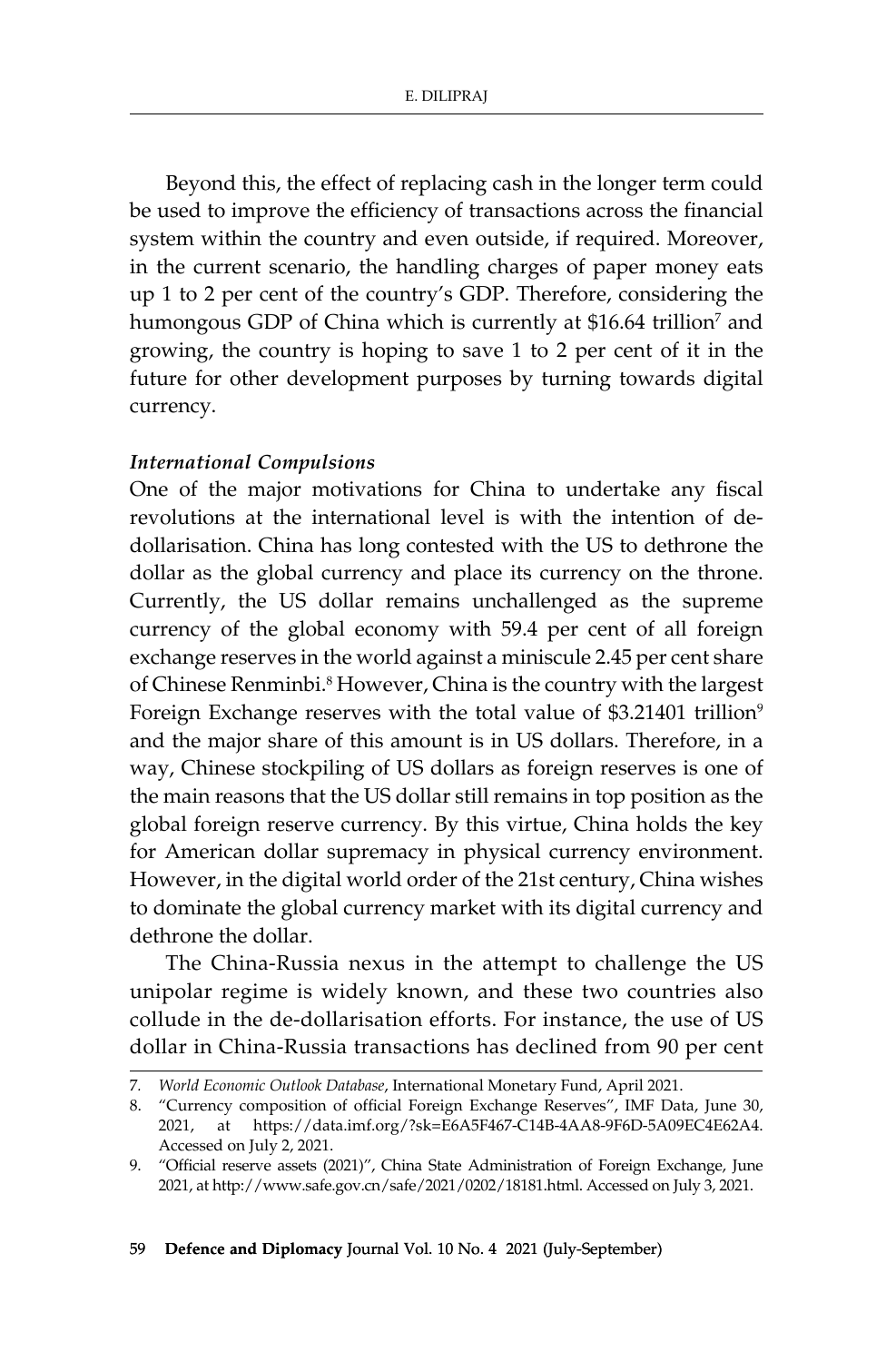in 2015 to half that in 2020, an annual decline of 10 per cent per annum.10 At this rate, it is predicted that all transactions between China and Russia would be either done in Euros or even using their respective digital currencies by 2025. Russia has already permitted to circulate legally digital financial assets, including cryptocurrencies, from January 1,  $2021$ ,<sup>11</sup> and is in the process of developing and testing its digital currency called 'Digital Rouble'.<sup>12</sup> Therefore, as many countries' Central Banks adapt to digital currencies in the long run, they could create a different mechanism for cross-border transactions between countries, in order to bypass the existing SWIFT method which is the backbone of US global financial dominance, thereby undermining the dollar's global supremacy. This is a long and tedious process and since the US Federal Reserve has also already started developing a plan that could result in the issuance of a digitised version of the US dollar in the coming years, the competition is going be stiff.

Another major aspect for China to turn towards digital currency is linked with its Belt and Road Initiative (BRI) plan. There is no doubt that the Chinese BRI has become a huge attraction for countries around the world as 143<sup>13</sup> countries have so far signed the Memorandum of Understanding with China as partners in the BRI plan. With the advent of the digital Yuan, China might slowly infuse this digital currency into the economy of its BRI partners and create a market for its digital currency globally. Additionally, such infusion of its digital currencies into foreign markets would also reduce these countries' dependencies on the dollar for transactions between them, as they could also use the Chinese currency for the same. Besides, while many countries are already facing the Chinese debt trap due to

<sup>10.</sup> Chris Devonshire-Ellis and Dorcas Wong, "When Can I Buy, Use, and Trade China's Digital Yuan?", *China Briefing*, May 12, 2021, at https://www.china-briefing.com/ news/when-can-i-buy-use-and-trade-chinas-digital-yuan/. Accessed on July 5, 2021.

<sup>11.</sup> "Digital Currencies to Be Permitted in Russia from 1st January 2021", *Russia Briefing*, August 4, 2020, at https://www.russia-briefing.com/news/digital-currencies-to-bepermitted-in-russia-from-1st-january-2021.html/. Accessed on July 4, 2021.

<sup>12.</sup> "A Digital Ruble Consultation Paper", *Bank of Russia*, October 13, 2020, at https:// www.cbr.ru/eng/analytics/d\_ok/dig\_ruble/. Accessed on July 4, 2021.

<sup>13.</sup> "International Cooperation—Profiles", Yidaiyilu.gov.cn, Belt and Road Portal, at https://eng.yidaiyilu.gov.cn/info/iList.jsp?cat\_id=10076&cur\_page=1. Accessed on July 5, 2021.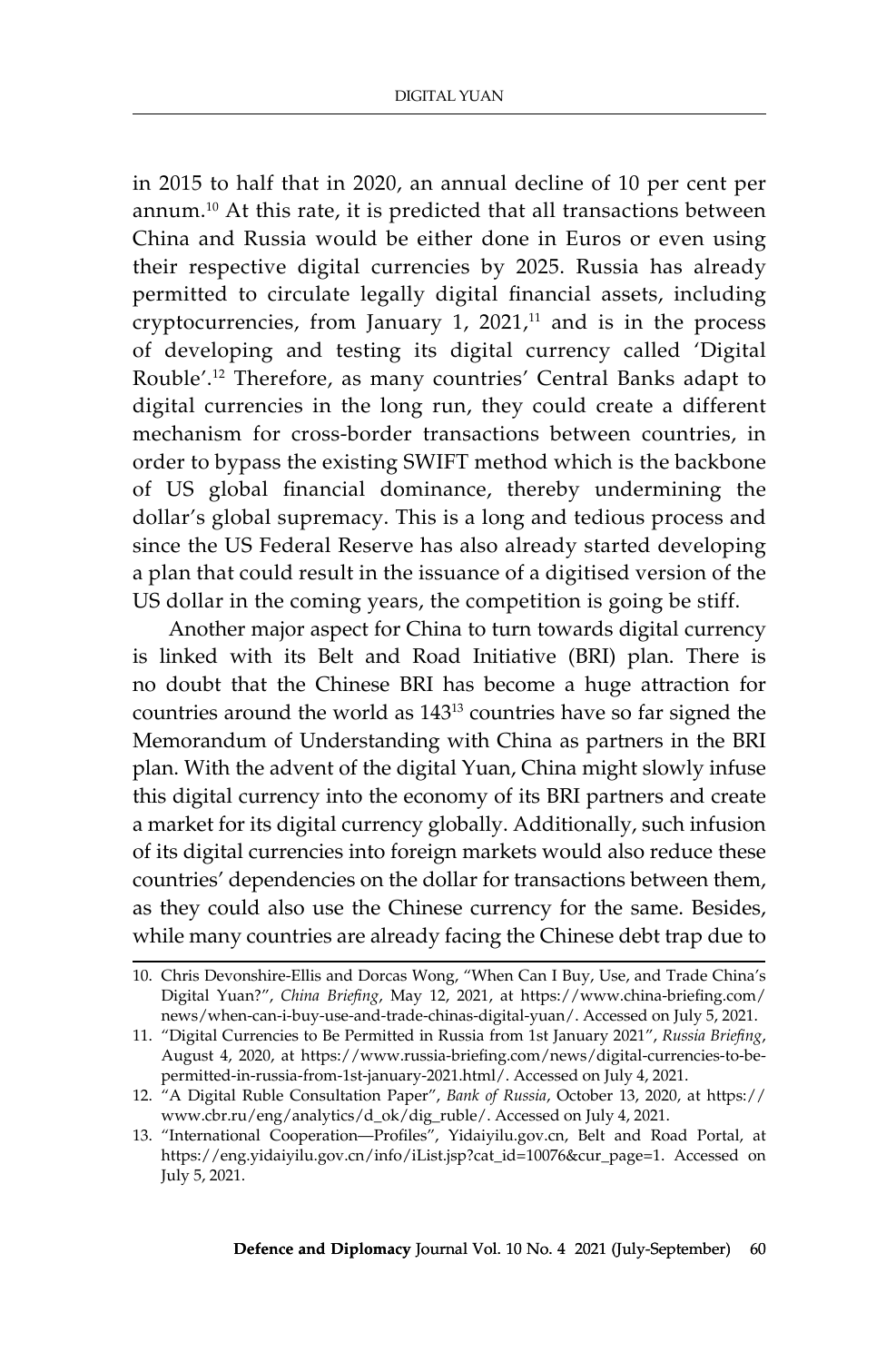BRI, the increased circulation of digital currencies into their markets would only complicate their cases, thus giving a clear superiority for China in the global order. Therefore, the Chinese calculation in this direction is that this digital currency might act as a tool for China to undermine the global influence of the US and establish itself as the global financial hegemon.

### **Possible Impact of Digital Yuan at the Global Level**

Apart from wanting to pose a challenge to dethrone the US dollar as the global reserve currency in the long term, it is expected that China would vigorously promote its digital currency internationally, especially among its BRI partner countries in the short term. Just as it is funding physical infrastructure projects today through its Belt and Road Initiative, China could invest in point-of-sale terminals, ATMs, mobile apps, and other financial infrastructure that creates a complementary "digital Belt and Road". Individuals sending or receiving remittances and businesses with large import or export ties to China, for example, could be made to transact in the digital yuan. And by stipulating that importers receive payment in the digital yuan, or requiring contractors for the real-world BRI to repay loans using it, China could both increase demand for its national currency as well as bring more users into a network that it can closely monitor. Additionally, Chinese finance and technology firms at the forefront of the digital Belt and Road may help increase the country's revenue from facilitating cross-border payments in their digital currency.

The success of China's digital currency could have a domino effect on other countries which have already conducted basic research and feasibility studies in their respective nations in the field of digital currency. As mentioned earlier, Russia, a close associate of China, is in the process of developing its digital currency. Similarly, the Central Banks of England, Canada, Sweden, Japan, Singapore and also the European Union have all worked at various levels in the last 5-6 years in the field of digital currency. As a result of such work, it can be assumed that all these countries have also developed certain levels of familiarity with digital currency and its associated merits and demerits. Furthermore, some of these countries have also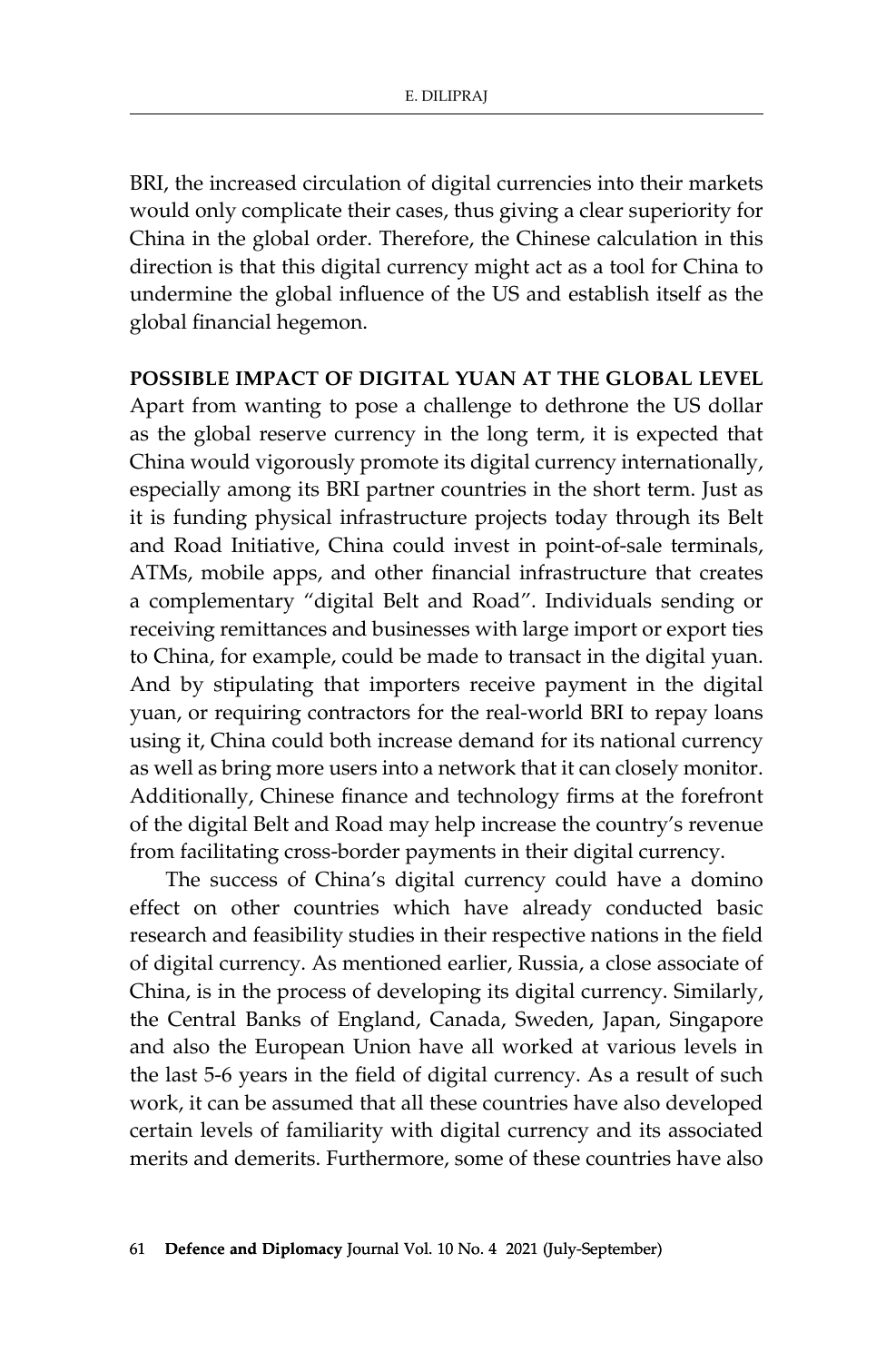worked on the possibilities of using digital currency to bypass the US dollar-dominated SWIFT method for cross-border transactions. For instance, the Monetary Authority of Singapore has conducted advanced study and research under the 'Project Ubin' to understand the use of digital currency for domestic transactions, cross-border transactions and interaction with international systems.<sup>14</sup> Therefore, the success of China's digital currency would impart a great level of confidence in many countries to roll out their own digital currencies in the future. However, the widespread rollout of digital currencies across the world would complicate the financial crimes situation especially from the cybersecurity perspective, and countries around the world would be required to spend considerable resources in order to safeguard and secure their digital vaults and data from cybercriminals.

## **Digital Currency in India**

Since July 1, 2015, when the Union government launched the 'Digital India' programme, digitalisation of financial transactions has become a trend among the Indian population, at least in the urban sectors. However, the COVID pandemic's disruption to the normal life forced crores of people across the country to adapt to digital means of financial transactions for everyday purposes. Moreover, despite repeated warnings from the Reserve Bank of India, cryptocurrencies, such as Bitcoin have been an attractive investment base in the country especially among the younger generation. Therefore, with respect to acceptance among the population, the existing situation is favourable in the country if India decides to introduce its digital currency.

It is in this situation, reports suggest, that a Bill is being moved in the Indian Parliament for the introduction of Digital Currency in the country as well as regulation/restriction of other cryptocurrencies. Since the complete text of the bill is not available, only certain pieces of information are available in the public domain. For instance, the Lok Sabha Bulletin Part II indicates that the Bill will establish a 'facilitative framework' for creation of an official digital currency

<sup>14.</sup> "Project Ubin: Central Bank Digital Money using Distributed Ledger Technology", *Monetary Authority of Singapore*, at https://www.mas.gov.sg/schemes-and-initiatives/ Project-Ubin. Accessed on July 7, 2021.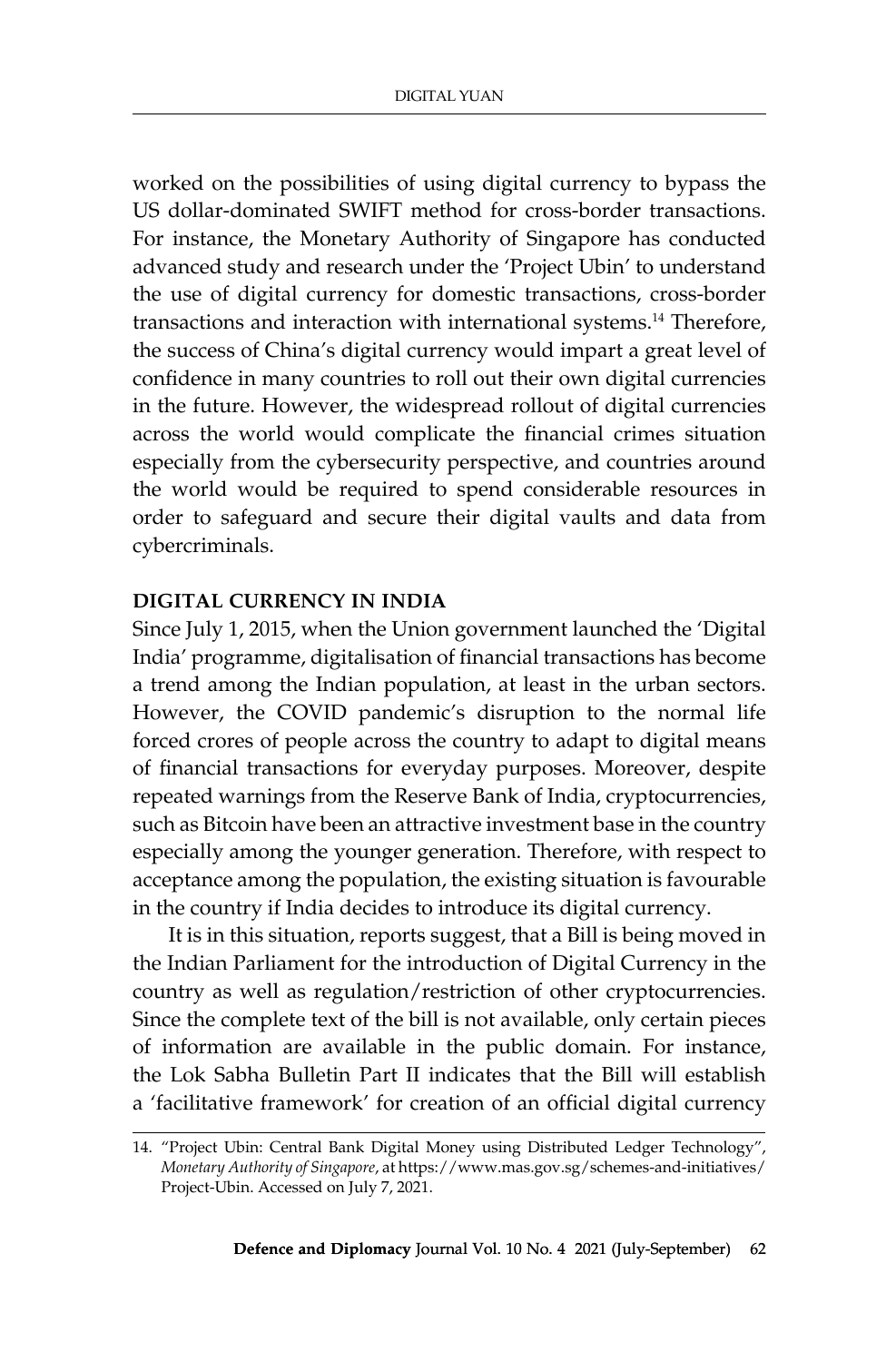to be issued by the Reserve Bank of India. The Bill also proposes to prohibit all private cryptocurrencies, and related activities in India (such as mining, buying, holding, selling, dealing in, issuance, disposal or use).<sup>15</sup>

Before developing the country's digital currency, the nation has to dedicate substantial time and effort to conduct deep tech research and development in the digital currency field and acquire Intellectual Property Rights in the same. It should be noted here that China, during the development phase of 5 years of its digital currency, had conducted a deep tech research and generated numerous Intellectual Property Rights. For instance, there were 81 Patents filed to the State Intellectual Property Office in this field till June 2018 related to Digital Currency.16 These IPRs and the associated deep tech would help the country to mature the technology apart from gaining commercial gains at a later stage, without which the country has to depend on borrowed technologies and incomplete knowledge resources. Such R&D efforts would also help enhance the capability and capacity of the technical community of the country besides creating a deeper understanding about the technology.

#### **Conclusion**

As major countries around the world are still mulling over the idea of digital currency, China has started to circulate its digital yuan among its population for regular usage. By doing so, China has definitely taken a great lead ahead of all other major economies of the world in the digital currency front. Irrespective of its success or failure, the Chinese experience with its digital currency would be closely watched by countries around the world in order to learn lessons from it.

Irrespective of digital yuan playing a role in dethroning the US dollar as the global reserve currency, widespread circulation and utilisation even within China could be considered a success for the

<sup>15.</sup> Prashant Phillips and Gaurav Tiwari, "Decrypting cryptocurrencies for India; what could proposed regulations hold for the new-age currency", *Financial Express*, June 7, 2021, at https://www.financialexpress.com/market/decrypting-cryptocurrencies-forindia-what-could-proposed-regulations-hold-for-the-new-age-currency/2266678/. Accessed on July 1, 2021.

<sup>16.</sup> Nicholas Moore, "PBOC files blockchain patent for digital wallet", *CGTN*, June 30, 2018, at https://news.cgtn.com/news/3d3d414d7a41444e78457a6333566d54/index. html. Accessed on July 13, 2021.